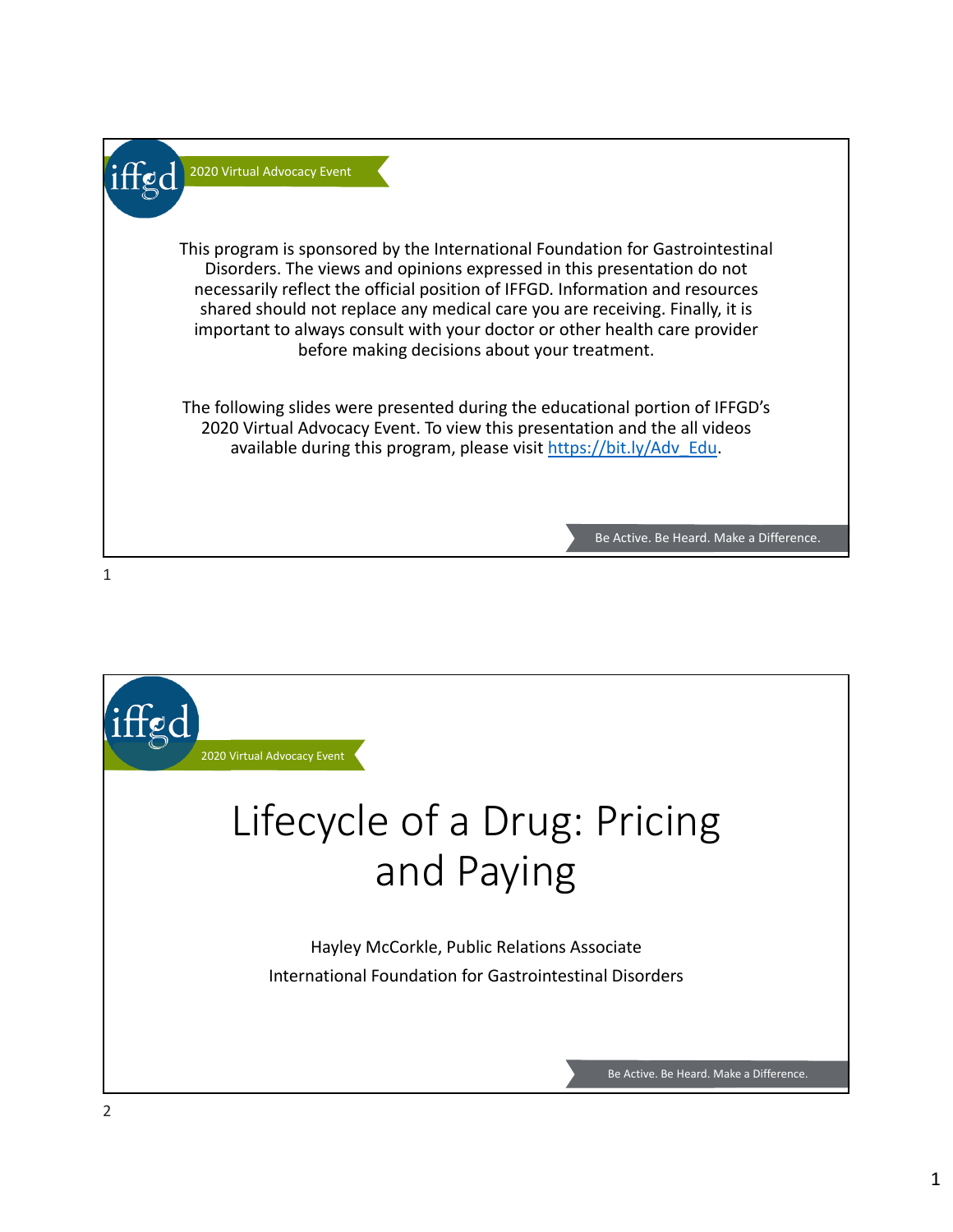

### **Why do different people pay different prices for the same medication?**

- **Discounts can be mandated**
	- If the government is the payer, rebates and discounts are mandated
- **Discounts can be negotiated**
	- If there is a third-party payer (such as insurance), discounts are negotiated
- **Discounts can be offered freely**
	- Many pharmaceutical companies offer direct financial assistance to patients to help cover their out of pocket costs

*However, all discounts are based on the official list price determined by the company before hand*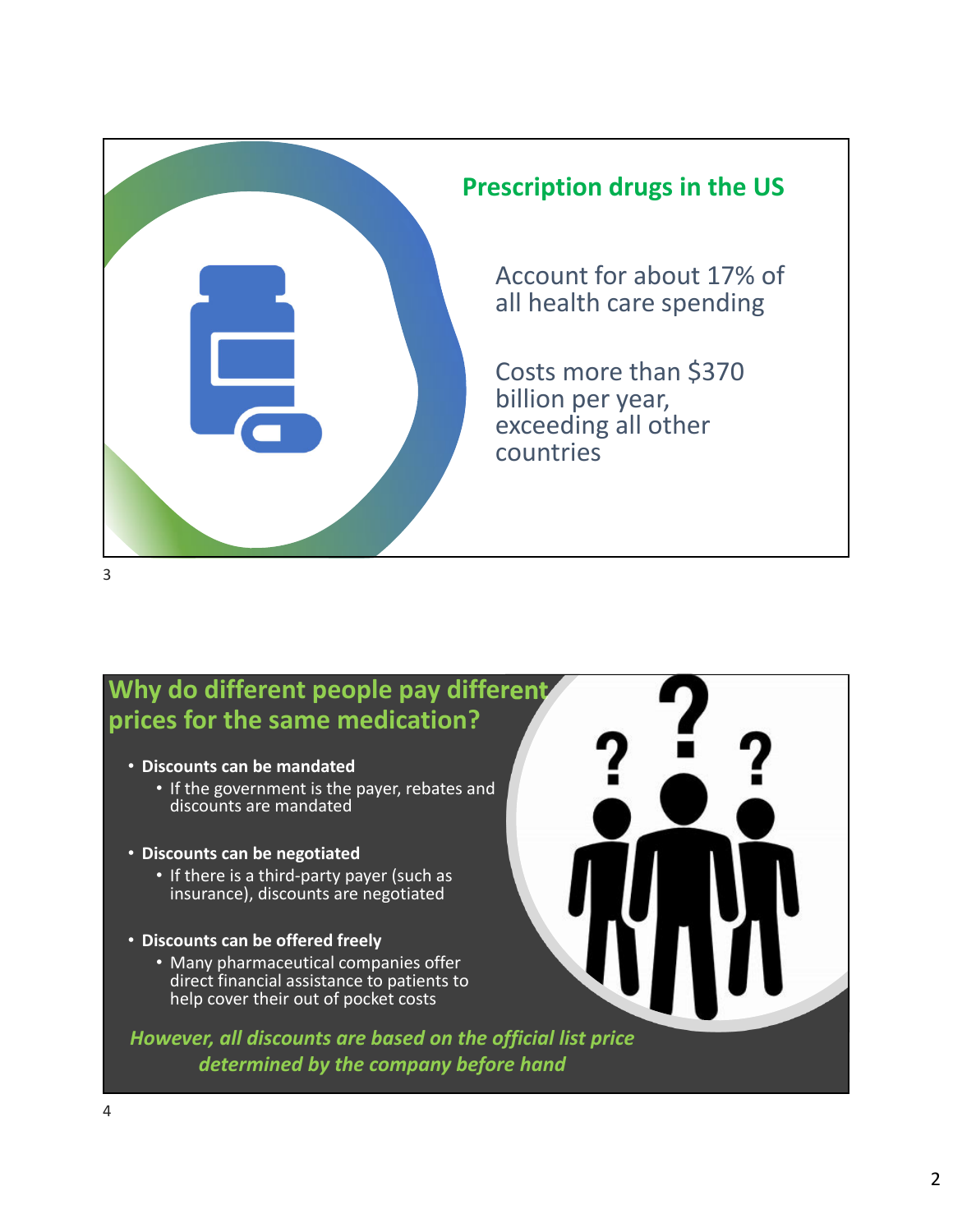How does a pharmaceutical company determine a list price for a drug?

- **What is the clinical value?** Is this drug helping people live longer? Is it helping them live better?
- **What is the competition?** How does this drug compare to the competitors?
- **How will payment be made?** Will insurance companies pay for the drug? Can patients afford the copay? What is the average copay for a patient? What are other drugs priced at?
- How much will the company have to give in **government‐mandated discounts**, such Medicaid?
- **What are the cost‐of‐doing‐business discounts** to Pharmacy Benefit Managers or wholesales?
- **What is the size of the market**? This is why some drugs for extremely rare diseases are incredibly expensive.

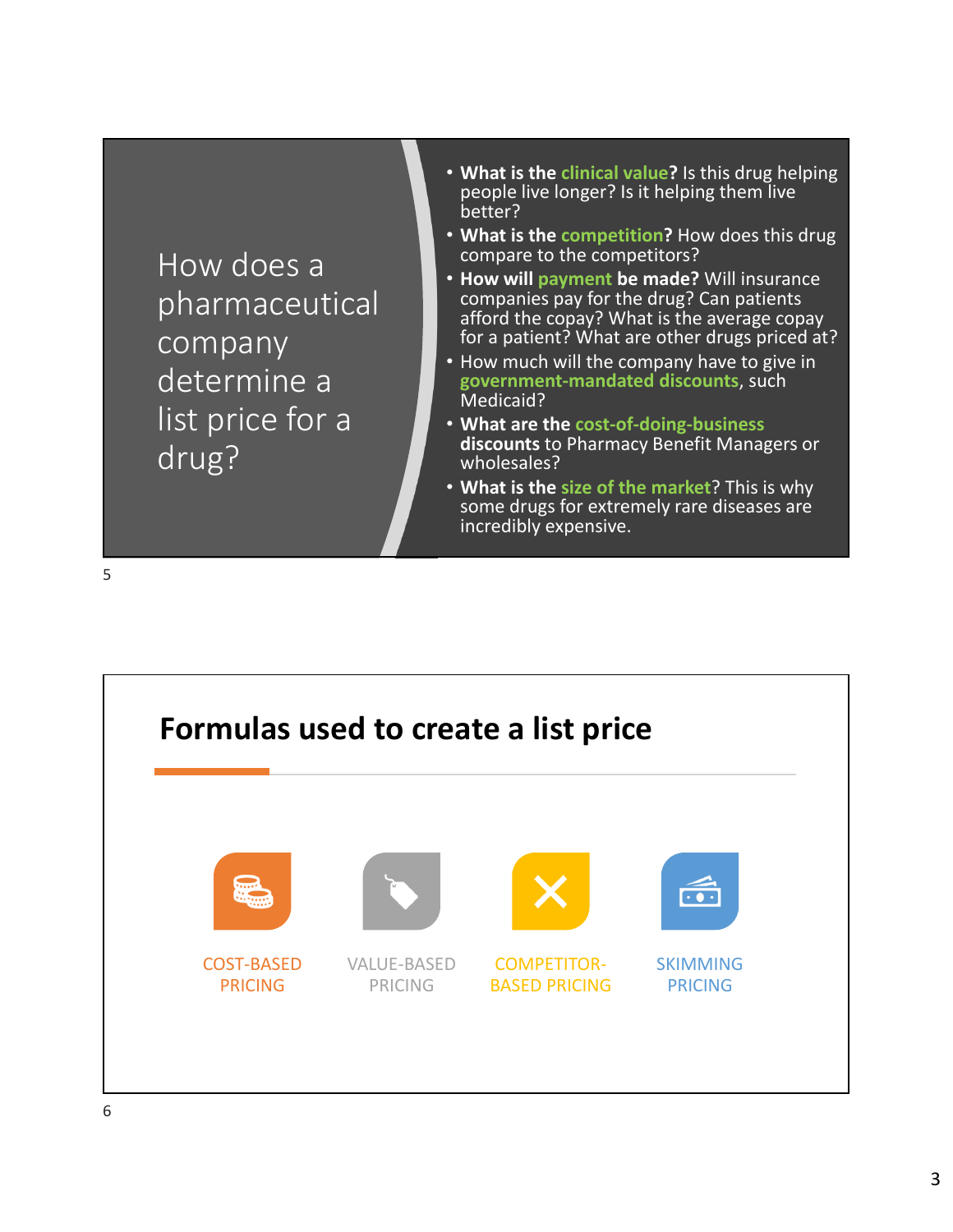

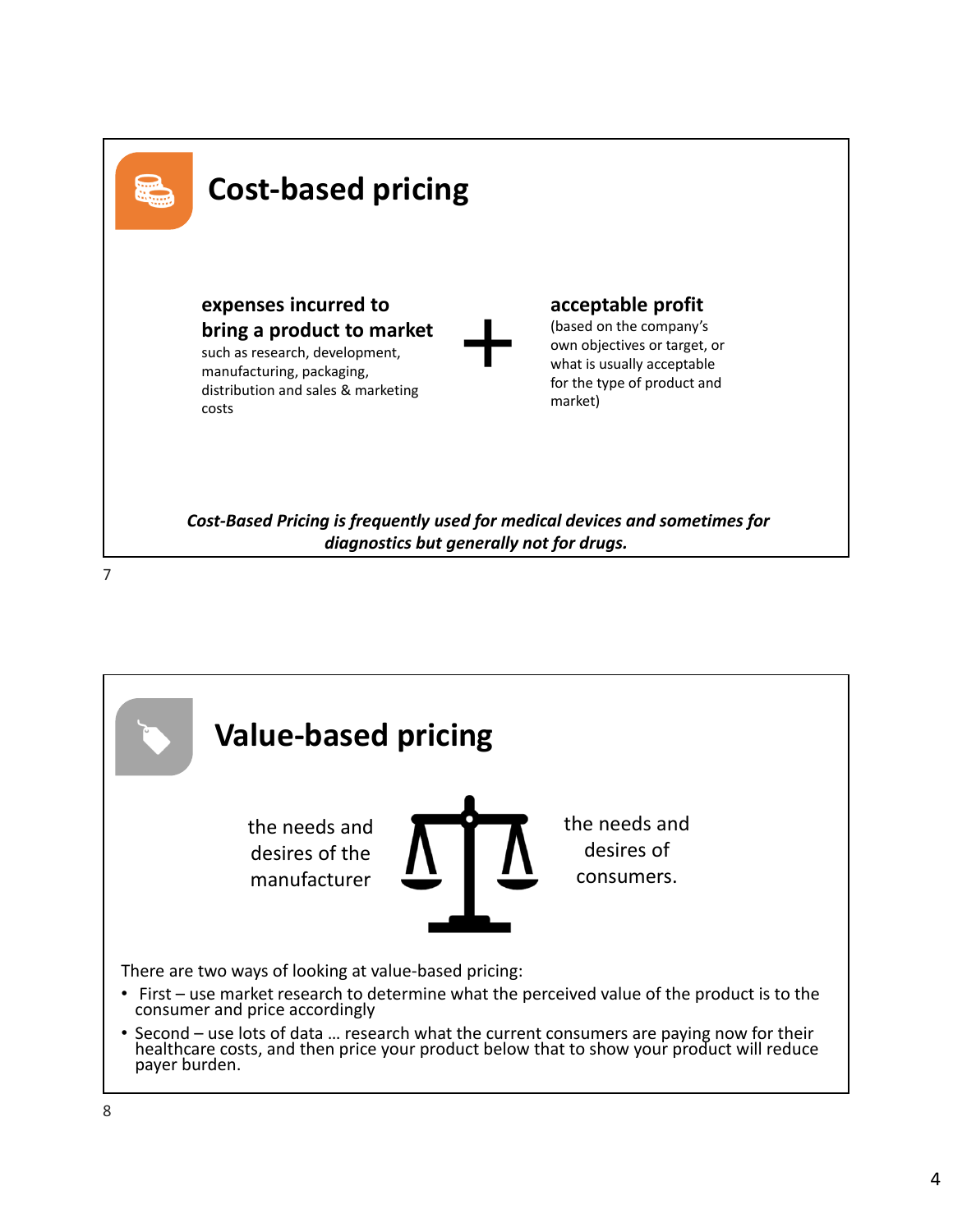

### **Competitor‐based pricing**

If there is a similar product already on the market ‐ match (or come close to) the price of the competition and hope that marketing strategy can gain more consumers

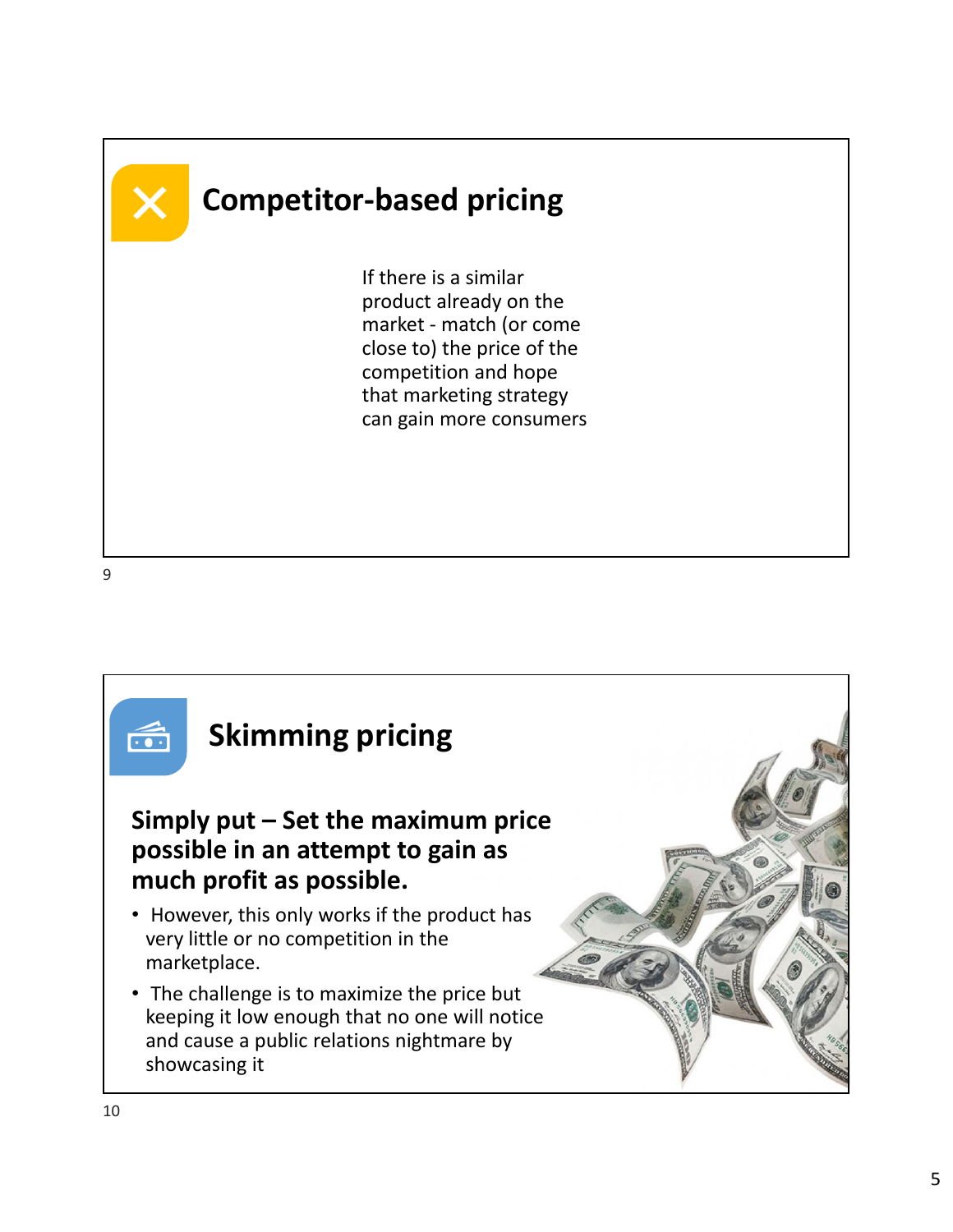

*Pharmacy Benefit Management (PBM) companies serve as the middlemen between insurance companies, pharmacies and manufacturers securing lower drug costs for insurers and insurance companies. PBMs do this through negotiating with pharmacies and drug manufacturers to secure discounts on drug prices, then pass these discounts along to insurance companies, slightly up‐charging the drugs or retaining portions of rebates in order to secure profit.*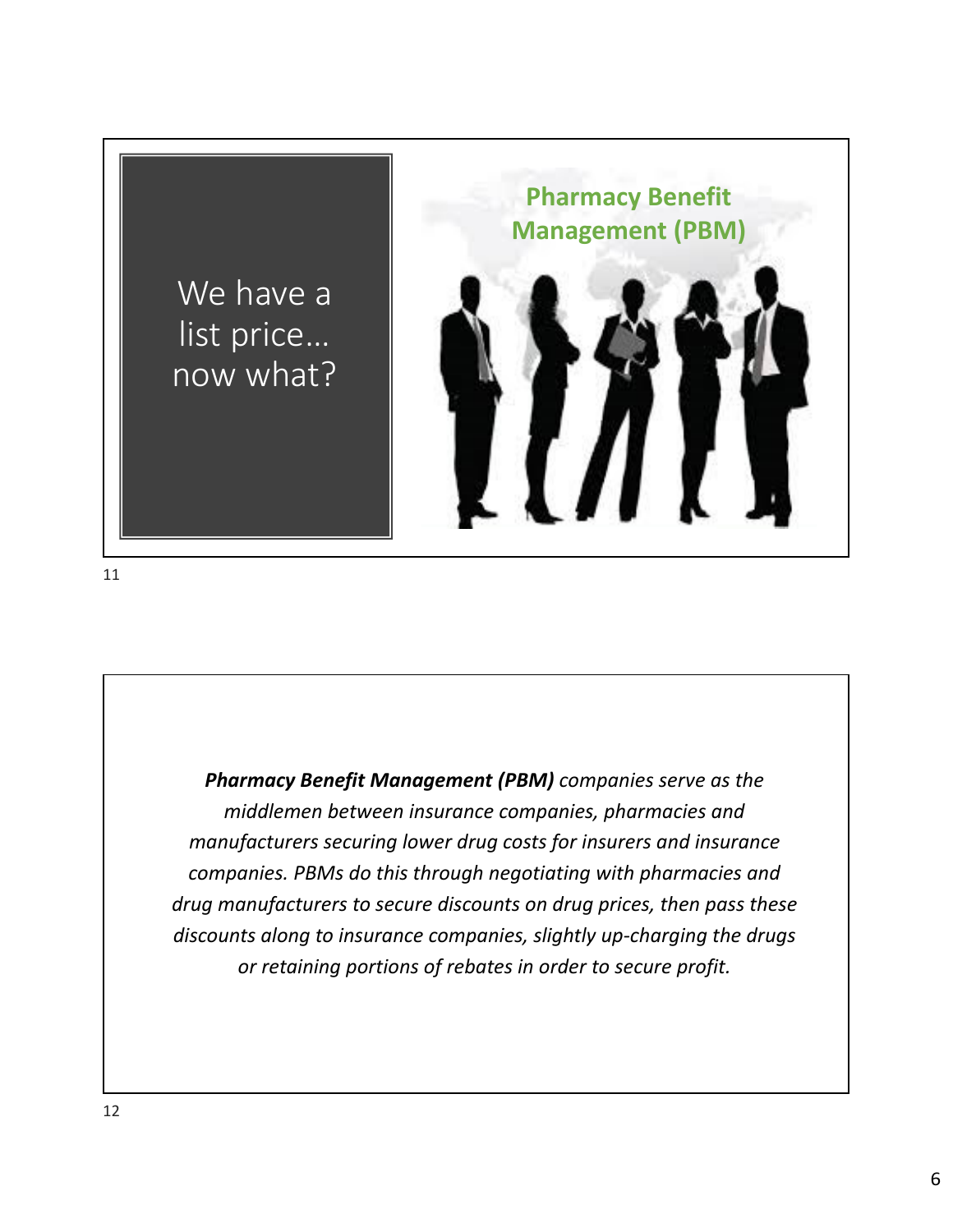

### **Finding an insurance plan that covers your prescriptions**

To find out if your prescriptions are covered by a health plan, you will need to look at the plan's **formulary**. You can usually get the most recent copy of your insurance plan's formulary by calling your insurer or visiting their website.

Some drugs on your plan's formulary may be covered automatically with a doctor's prescription. Others may be covered only for treatment of specific conditions or after you've tried a different, preferred drug first.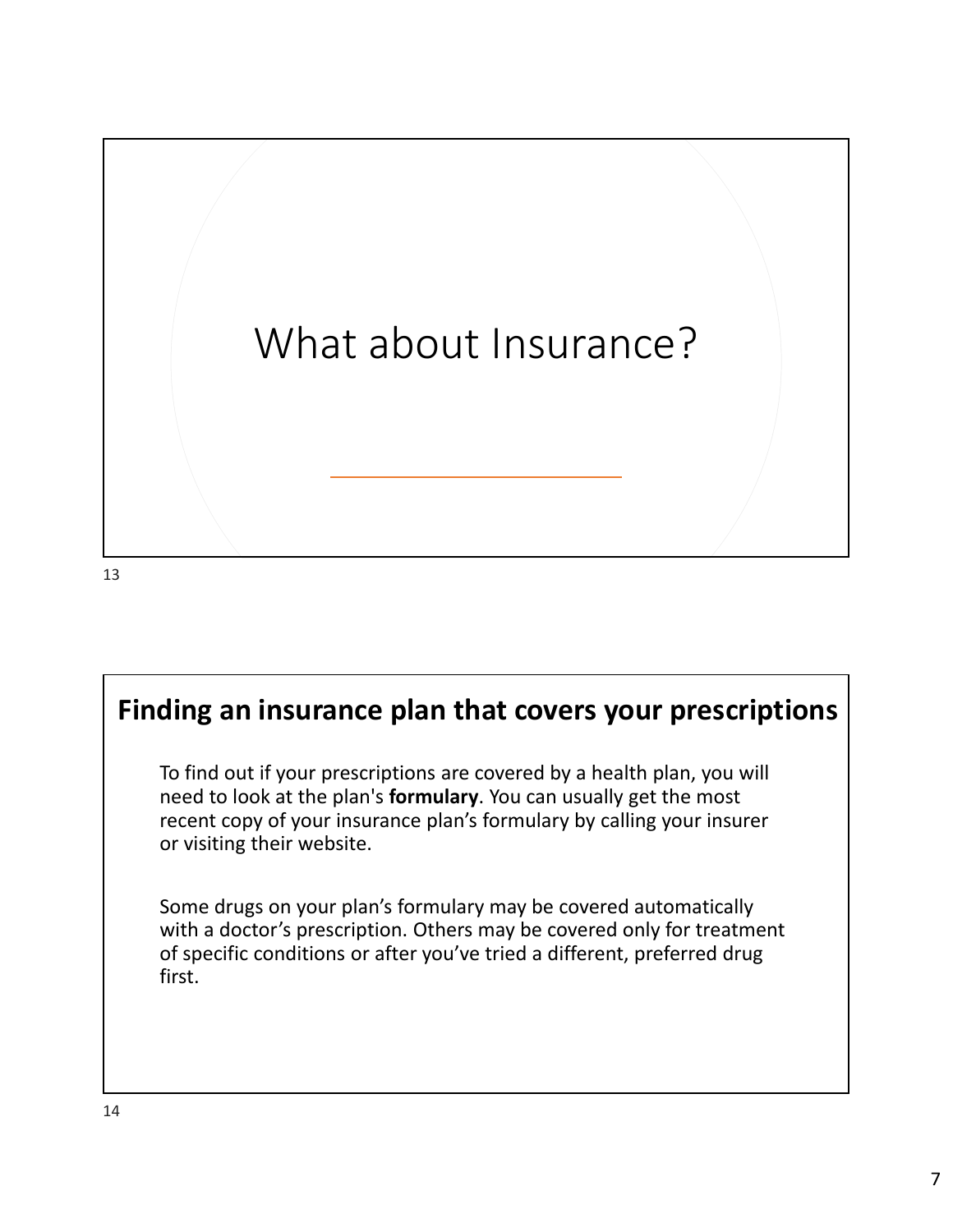### **How much will you pay for prescription drugs under your plan?**

#### **That depends on your plan:**

- **GROUP 1 Plans** –Your plan will cover these drugs before you meet your deductible. Each drug will typically be subject to cost‐sharing in the form of copayments or coinsurance. Your out‐of‐<br>pocket costs may vary depending on the drugs you take. A low‐cost generic drug might cost you only a \$20 copayment while you may have to pay 40% of the full price for a unique, brand‐name drug.
- **GROUP 2 Plans** Your plan will not cover the cost of prescription drugs until you meet your plan's annual deductible.

The average deductible for a family plan in 2016 was \$7,983, according to eHealth's Price Index report. So, pay careful attention to plans that require you to fulfill a deductible before drug coverage kicks in.

• **GROUP 3 Plans** – Your plan will have special deductibles solely for prescription drugs. These deductibles are separate (and generally a lot lower) than your overall deductible for other medical care. Once you've paid out your prescription deductible your drugs may be covered with a copayment.

### **What are drug coverage tiers and how do they work?**

*Drug coverage tiers are a way to categorize the different medications to encourage patients to use more cost‐effective options when possible. Drugs from higher tiers may cost you more out of pocket than drugs from lower tiers.*

- Tier 1 These are the least expensive prescription drugs available with the plan, typically limited to generic drugs. Generic drugs generally work just as well as brand-name medications. The only difference is the name and how much money you can save.
- Tier 2 More expensive generic drugs and brand-name drugs your plan has designated as "preferred" are in this tier. If you take a brand‐name drug, you should talk to your doctor about whether a drug in this tier is appropriate for you, as this is where to find the most affordable brand-name options.
- Tier 3 Non-preferred and expensive brand-name drugs are usually in this tier. These drugs will cost you a significant amount out‐of‐pocket.
- Tier 4 This is the most expensive tier, usually reserved for the highest-priced drugs and for drugs that treat rare conditions.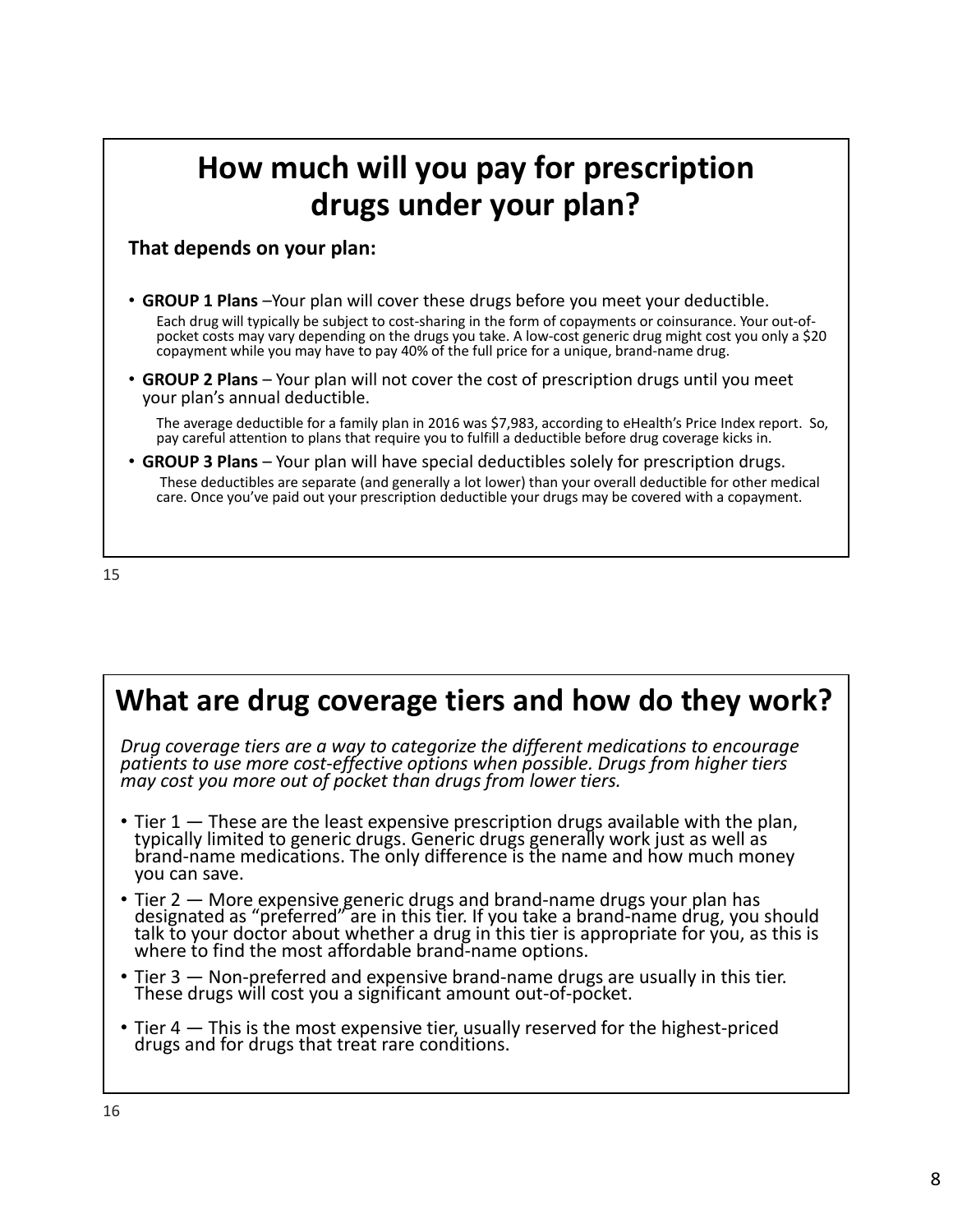If you get a prescription filled and find out it will cost you more at the pharmacy than you were expecting, you aren't obligated to buy it. Contact your doctor, explain the situation, and see if there's a less expensive option.

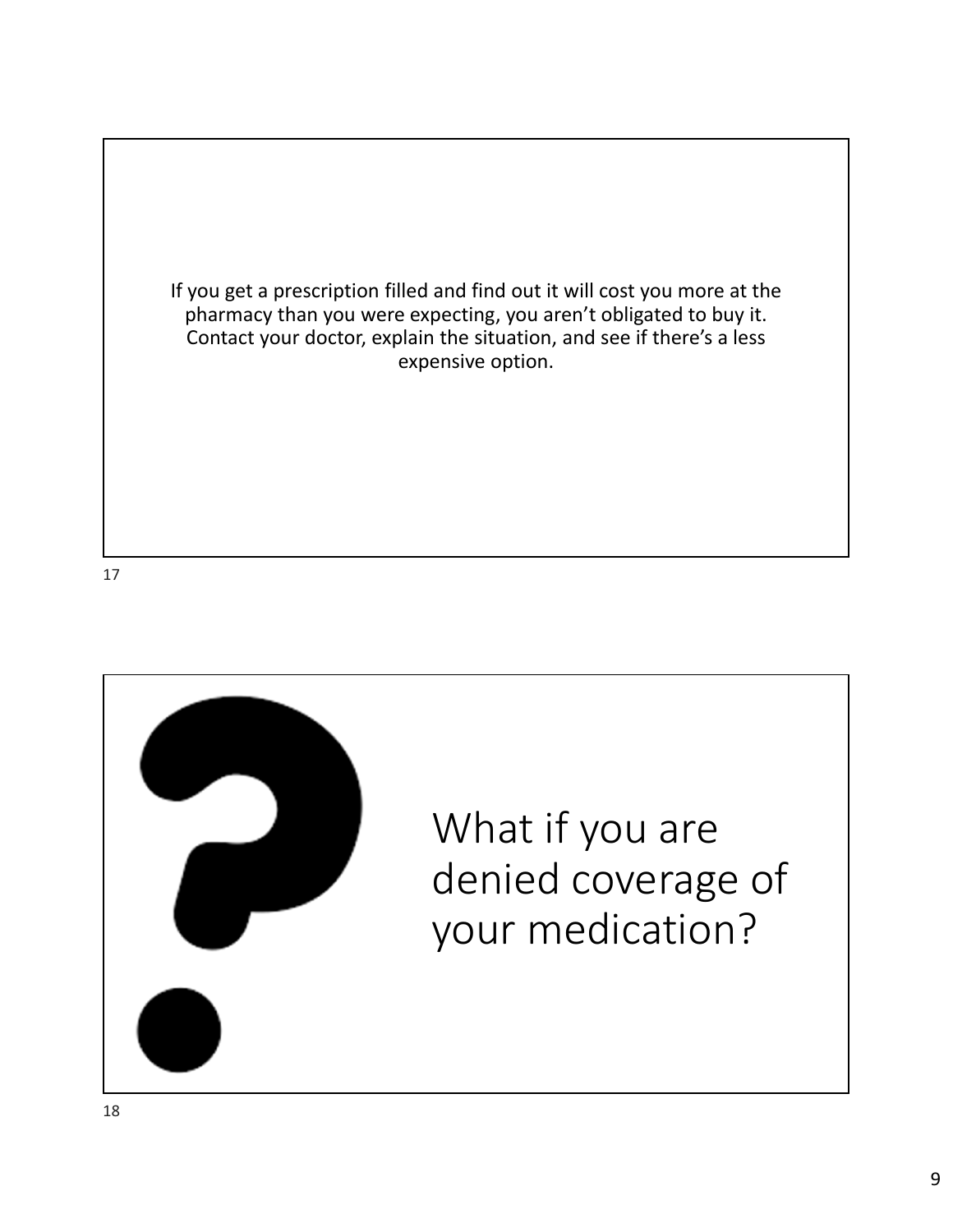

- **Lack of insurance information**: You or your provider may not have filled out your paperwork completely.
- **Incorrect Insurance Information**: Check birthdays and name spellings at both the pharmacy and with your insurance company – they must match exactly for the prescription to be covered.
- **Coding errors**: Your provider may have entered the wrong code for your medical treatment or procedure.
- **Past due filing:** Providers should submit bills to your health plan in a timely manner, but sometimes they fail to do so.
- **Unmet patient responsibilities**: You may still owe a copay or payment towards your deductible.

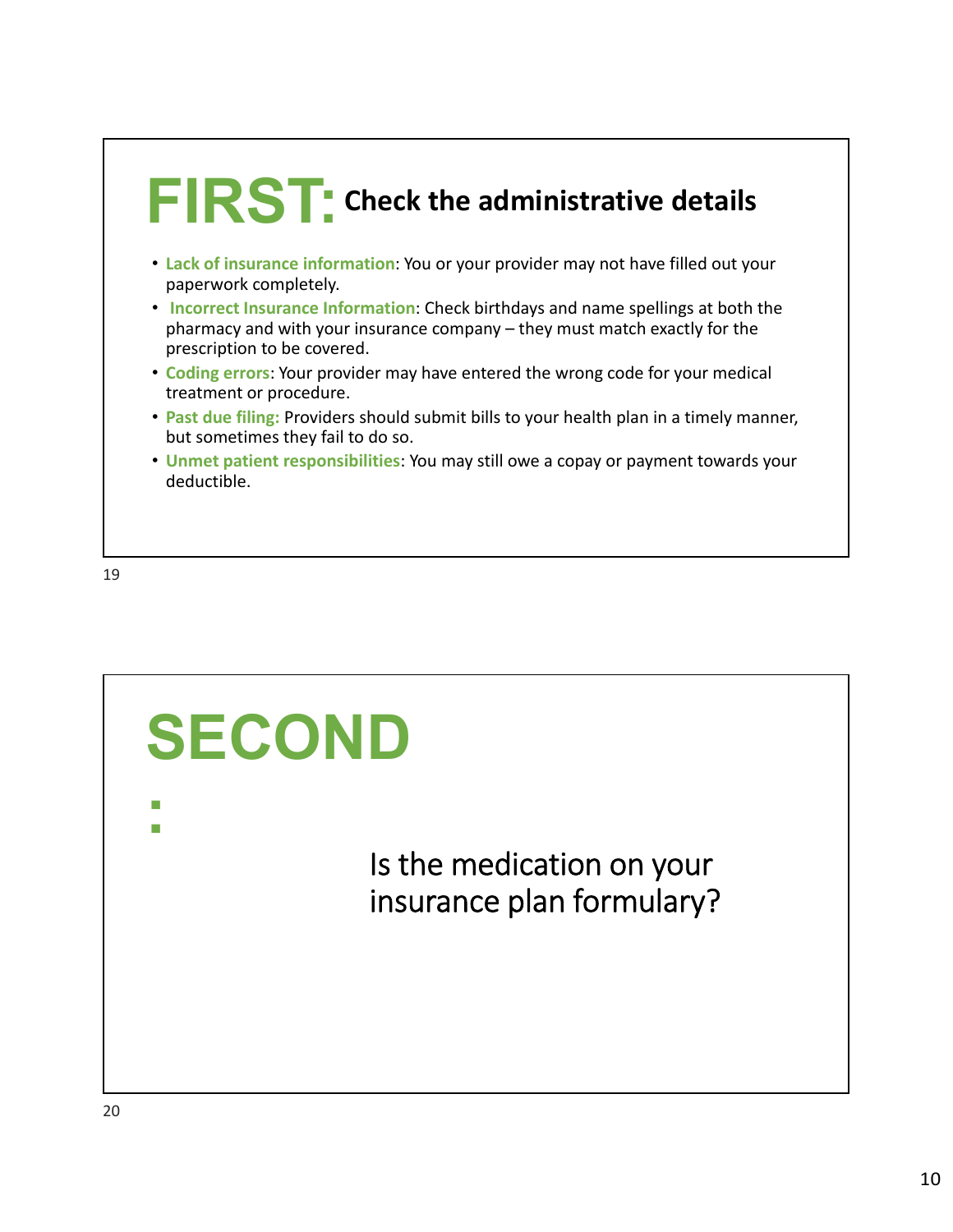# **If NO,**

- Your doctor may ask for a **formulary exception** to cover the medication that is medically necessary for you. Your health plan may have a form for requesting a non‐formulary medication or may require your doctor to submit a supporting statement that the non-formulary medication is necessary for treating your medical condition.
- Your plan may only cover the **generic** and not the brand‐name medication, as generic medications usually cost less. Ask your doctor if the generic may be substituted for a brand name medication.
- See if it can be covered under the **medical portion** of your plan benefits? This can be particularly helpful in cases of compounded medications. Insurance coverage for this will vary; however, compounded medications often can be submitted for coverage under your plan's medical benefits.

21

## **If YES,**

- Do you need a **prior authorization**? Sometimes a prior authorization is required. These are done by your healthcare professional by phone or with a written prior authorization form. The process can take up to 72 hours; however, your doctor can submit an urgent request, which will be reviewed within 24 hours. Keep in mind that even if the medication is approved, the approval may be valid for only a limited time, so it will likely need to be re‐submitted with each new prescription or refill request. Some health plans will allow for an emergency fill of your prescription, usually 10-15 days<br>of supply, while you wait for your medication to be approved.
- Is there **quantity restrictions**? Some healthcare plans have quantity restrictions on certain drugs. Which means that it will only cover up to <sup>a</sup> specific amount of the drug per prescription. Your doctor can make a formal request to override this quantity restriction to your insurance provider.
- **Step Therapy** ‐ This requires your doctor to show that you have tried and failed taking a less expensive or preferred medication on the formulary before your plan will cover the prescribed medication.
- Your current care is not deemed **medically necessary** or appropriate. There will be an appeal process for this. You can work with your healthcare professional to go through this appeal process.
- The care is viewed as **experimental** or **investigational**. Again, there will be an appeal process for this. Your healthcare professional can assist with proving the medication is the right one for you.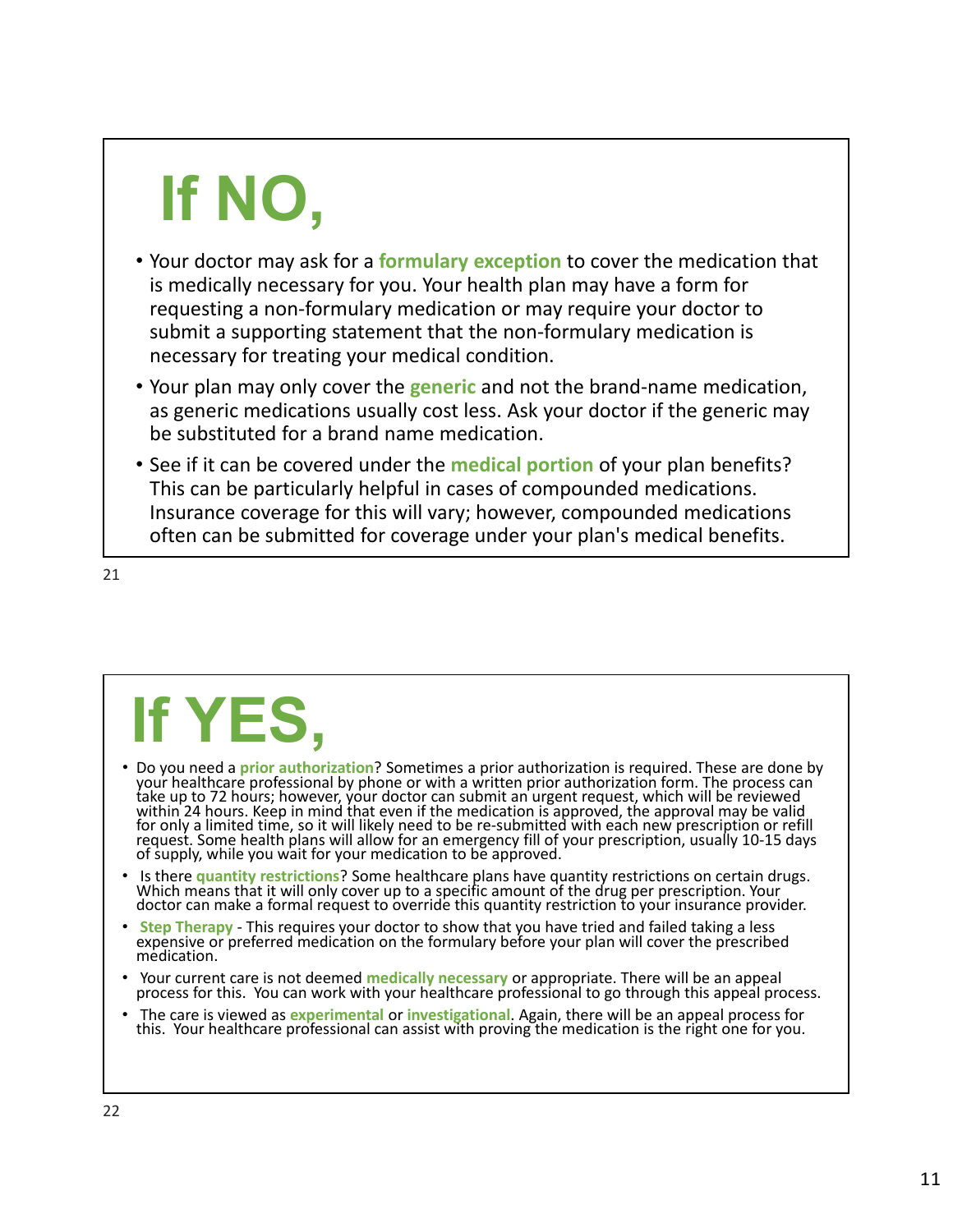### **If your plan is denying your medication, you have options**

- If you were previously on this medication (on a different insurance plan), you can ask for a one‐time refill to allow you time work with your healthcare professional on what other options you have.
- Talk with your doctor about other medications to see if a different medication will work for you.
- Appeal the decision

23

### **The Appeal Process**

- **First‐Level Appeal**—You or your health care provider must contact your insurance company and request that they reconsider the denial. Your doctor may also request to speak with the medical reviewer of the insurance plan as part of a "peer‐to‐peer insurance review" in order to challenge the decision. *The purpose of the first appeal is to prove that your service meets the insurance guidelines and that it was incorrectly rejected.*
- **Second‐Level Appeal**—In this step of the process, the appeal is typically reviewed by a medical director at your insurance company who was not involved in the claim decision. *The goal of this appeal is to prove that the request should be accepted within the coverage guidelines.*
- **Independent External Review**—In an external review, an independent reviewer with the insurance company and a doctor with the same specialty as your doctor assess your appeal to determine if they will approve or deny coverage. *You can ask for an external review if an internal appeal is not possible or is unsuccessful.*